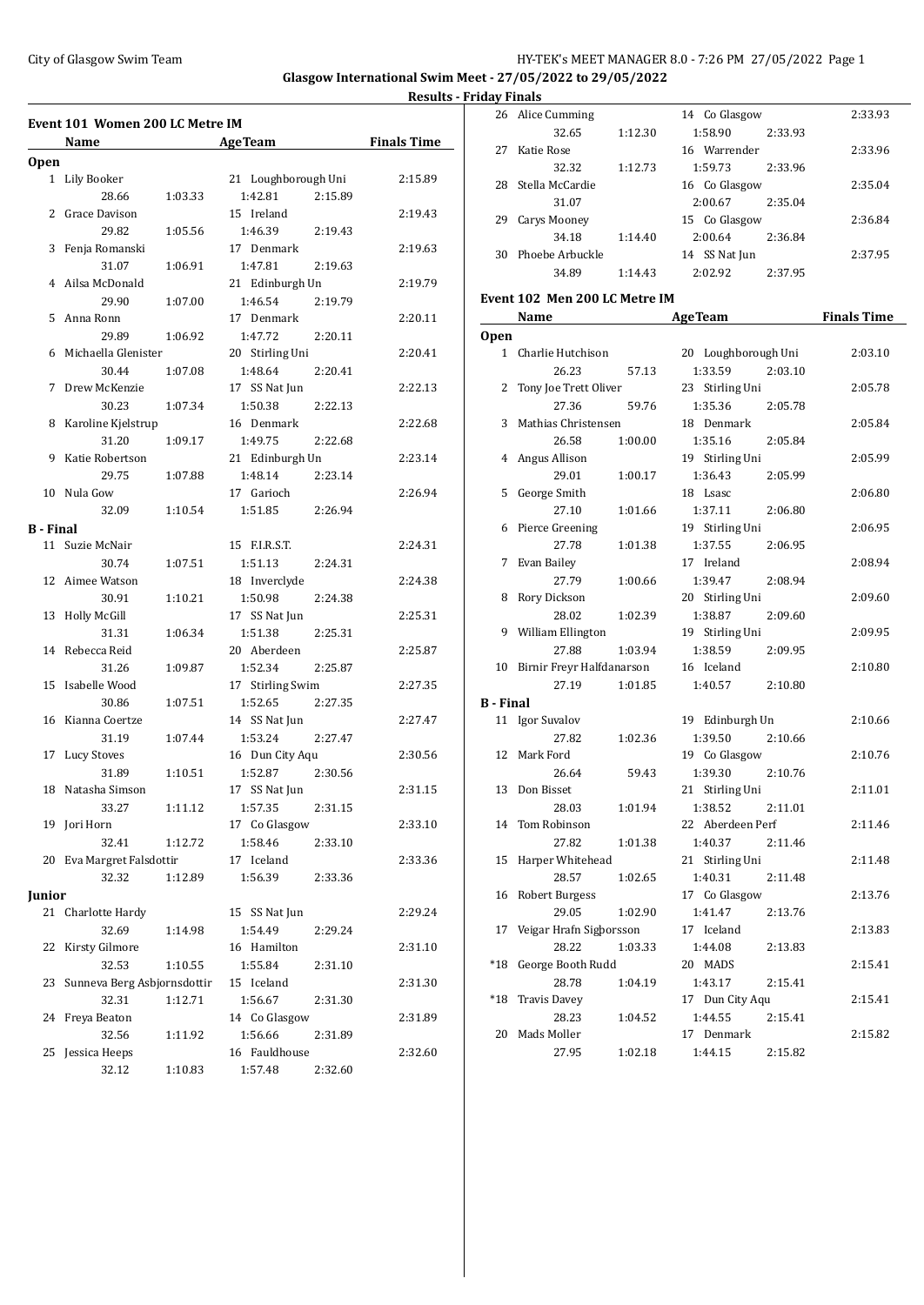### City of Glasgow Swim Team HY-TEK's MEET MANAGER 8.0 - 7:26 PM 27/05/2022 Page 2

**Glasgow International Swim Meet - 27/05/2022 to 29/05/2022**

|        | Junior  (Event 102 Men 200 LC Metre IM) |         |                    |                    |
|--------|-----------------------------------------|---------|--------------------|--------------------|
|        | Name                                    |         | <b>AgeTeam</b>     | <b>Finals Time</b> |
| Junior |                                         |         |                    |                    |
|        | 21 Stefan Krawiec                       |         | 16 SS Nat Jun      | 2:14.48            |
|        | 28.37                                   | 1:04.58 | 1:43.22<br>2:14.48 |                    |
|        | 22 Luke Hornsey                         |         | 16 SS Nat Jun      | 2:14.99            |
|        | 28.79                                   | 1:04.44 | 1:45.19<br>2:14.99 |                    |
|        | 23 Micah van Blerk                      |         | 17 Warrender       | 2:15.62            |
|        | 29.32                                   | 1:06.74 | 1:43.16<br>2:15.62 |                    |
|        | 24 Jake Holmes                          |         | 16 Co Glasgow      | 2:18.33            |
|        | 29.97                                   | 1:06.01 | 1:45.30<br>2:18.33 |                    |
|        | 25 Matthew McMillan                     |         | 16 SS Nat Jun      | 2:18.34            |
|        | 28.86                                   | 1:04.92 | 1:47.11<br>2:18.34 |                    |
|        | 26 Ben McLaughlin                       |         | 16 Garioch         | 2:19.27            |
|        | 30.12                                   | 1:07.91 | 1:47.58<br>2:19.27 |                    |
|        | 27 Lucas Brown                          |         | 16 SS Nat Jun      | 2:19.68            |
|        | 28.68                                   | 1:02.37 | 1:46.72<br>2:19.68 |                    |
|        | 28 Kai Connolly                         |         | 15 SS Nat Jun      | 2:21.54            |
|        | 29.82                                   | 1:06.06 | 1:48.40<br>2:21.54 |                    |
| 29     | Greg Hall                               |         | 15 Aberdeen Perf   | 2:21.96            |
|        | 31.80                                   | 1:08.24 | 1:51.00<br>2:21.96 |                    |
| 30     | <b>Fraser Tetlow</b>                    |         | 16 Garioch         | 2:23.56            |
|        | 30.73                                   | 1:08.25 | 2:23.56<br>1:51.19 |                    |

# **Event 103 Women 100 LC Metre Butterfly**

|                  | Name                     | <b>AgeTeam</b> |    |                  | <b>Finals Time</b> |
|------------------|--------------------------|----------------|----|------------------|--------------------|
| <b>Open</b>      |                          |                |    |                  |                    |
|                  | 1 Keanna MacInnes        |                | 21 | Stirling Uni     | 59.10              |
|                  | 28.20                    | 59.10          |    |                  |                    |
| 2.               | Tain Bruce               |                | 24 | Edinburgh Un     | 59.82              |
|                  | 27.87                    | 59.82          |    |                  |                    |
|                  | 3 Yasmin Perry           |                | 21 | Aberdeen Perf    | 1:00.49            |
|                  | 28.52                    | 1:00.49        |    |                  |                    |
|                  | 4 Martine Damborg        |                | 15 | Denmark          | 1:01.11            |
|                  | 29.33                    | 1:01.11        |    |                  |                    |
| 5.               | Ciara Schlosshan         |                | 21 | Edinburgh Un     | 1:01.43            |
|                  | 28.60                    | 1:01.43        |    |                  |                    |
|                  | 6 Maisie Elliot          |                | 19 | Loughborough Uni | 1:01.64            |
|                  | 29.12                    | 1:01.64        |    |                  |                    |
|                  | 7 Yvonne Brown           |                | 20 | Aberdeen Perf    | 1:01.69            |
|                  | 29.44                    | 1:01.69        |    |                  |                    |
| 8                | Lucy Grieve              |                |    | 18 WSEX          | 1:02.17            |
|                  | 29.53                    | 1:02.17        |    |                  |                    |
|                  | 9 Kristine Nilsson Norby |                |    | 17 Denmark       | 1:02.57            |
|                  | 30.73                    | 1:02.57        |    |                  |                    |
|                  | 10 Cecile Helmark        |                | 17 | Denmark          | 1:02.74            |
|                  | 29.56                    | 1:02.74        |    |                  |                    |
| <b>B</b> - Final |                          |                |    |                  |                    |
|                  | 11 Amanda Madsen         |                | 17 | Denmark          | 1:02.40            |
|                  | 29.46                    | 1:02.40        |    |                  |                    |
|                  | 12 Schastine Tabor       |                | 17 | Denmark          | 1:02.83            |
|                  | 29.50                    | 1:02.83        |    |                  |                    |
|                  | 13 Elena Morgan          |                | 20 | Stirling Uni     | 1:03.35            |
|                  | 30.26                    | 1:03.35        |    |                  |                    |
| 14               | Louise Thisted           |                | 17 | Denmark          | 1:03.73            |
|                  | 28.88                    | 1:03.73        |    |                  |                    |

| <b>Results - Friday Finals</b> |               |                           |         |                 |         |
|--------------------------------|---------------|---------------------------|---------|-----------------|---------|
|                                |               | 15 Kaitlyn Mc Caw         |         | 26 Ulster       | 1:03.96 |
| <b>Time</b>                    |               | 29.18                     | 1:03.96 |                 |         |
|                                |               | 16 Imara-Bella Thorpe     |         | 21 Edinburgh Un | 1:04.48 |
| :14.48                         |               | 30.25                     | 1:04.48 |                 |         |
|                                | 17            | Abigail Stemp             |         | 19 Edinburgh Un | 1:04.90 |
| :14.99                         |               | 29.83                     | 1:04.90 |                 |         |
|                                |               | 18 Olivia Butler          |         | 19 Edinburgh Un | 1:05.28 |
| :15.62                         |               | 30.98                     | 1:05.28 |                 |         |
|                                |               | 19 Katherine Bailey       |         | 18 SS Nat Jun   | 1:05.31 |
| :18.33                         |               | 31.01                     | 1:05.31 |                 |         |
|                                |               | 20 Kirstin Lawrie         |         | 21 Edinburgh Un | 1:05.55 |
| :18.34                         |               | 31.22                     | 1:05.55 |                 |         |
|                                | <b>Junior</b> |                           |         |                 |         |
| :19.27                         |               | 21 Helen Stoddart         |         | 15 East Lothian | 1:05.34 |
|                                |               | 29.87                     | 1:05.34 |                 |         |
| :19.68                         |               | 22 Kianna Coertze         |         | 14 SS Nat Jun   | 1:05.99 |
|                                |               | 30.78                     | 1:05.99 |                 |         |
| :21.54                         |               | 23 Coco Croxford          |         | 14 SS Nat Jun   | 1:06.52 |
|                                |               | 31.31                     | 1:06.52 |                 |         |
| :21.96                         |               | 24 Madison Coull          |         | 14 Buckie       | 1:07.52 |
|                                |               | 30.76                     | 1:07.52 |                 |         |
| :23.56                         |               | 25 Orla MacInnes<br>32.32 | 1:07.75 | 15 Heart of Mid | 1:07.75 |
|                                |               | 26 Layla Wedderspoon      |         | 14 Heart of Mid | 1:09.12 |
|                                |               | 32.57                     | 1:09.12 |                 |         |
| Time                           |               | 27 Grace Courtney         |         | 16 East Lothian | 1:09.59 |
|                                |               | 32.98                     | 1:09.59 |                 |         |
| 59.10                          |               | 28 Freya Beaton           |         | 14 Co Glasgow   | 1:09.73 |
|                                |               | 33.68                     | 1:09.73 |                 |         |
| 59.82                          | 29            | Jessica Heeps             |         | 16 Fauldhouse   | 1:10.02 |
|                                |               | 32.57                     | 1:10.02 |                 |         |

#### **Event 104 Men 100 LC Metre Butterfly**

|                  | <b>Name</b>          | <b>AgeTeam</b> |    | <b>Finals Time</b> |       |
|------------------|----------------------|----------------|----|--------------------|-------|
| <b>Open</b>      |                      |                |    |                    |       |
| 1                | Gregor Swinney       |                |    | 25 Co Glasgow      | 54.38 |
|                  | 25.80                | 54.38          |    |                    |       |
| 2                | Casper Puggaard      |                |    | 17 Denmark         | 54.66 |
|                  | 25.02                | 54.66          |    |                    |       |
| 3                | Ben Carr             |                |    | 23 Edinburgh Un    | 54.96 |
|                  | 25.01                | 54.96          |    |                    |       |
|                  | 4 Jamie Robertson    |                | 22 | Stirling Uni       | 55.21 |
|                  | 25.47                | 55.21          |    |                    |       |
| 5.               | <b>Eduard Rednic</b> |                |    | 26 Stirling Uni    | 55.84 |
|                  | 25.84                | 55.84          |    |                    |       |
| 6                | Cole Hewitt          |                |    | 20 Swansea Uni     | 56.31 |
|                  | 26.14                | 56.31          |    |                    |       |
| 7                | Salvador Gordo       |                |    | 19 Stirling Uni    | 56.50 |
|                  | 26.70                | 56.50          |    |                    |       |
| *8               | Brogan Hyde          |                | 19 | Stirling Uni       | 56.89 |
|                  | 26.28                | 56.89          |    |                    |       |
| $*8$             | Peter Allen          |                | 21 | Stirling Uni       | 56.89 |
|                  | 26.26                | 56.89          |    |                    |       |
| <b>B</b> - Final |                      |                |    |                    |       |
| 11               | Marc Elrick          |                | 23 | Co Glasgow         | 56.88 |
|                  | 26.18                | 56.88          |    |                    |       |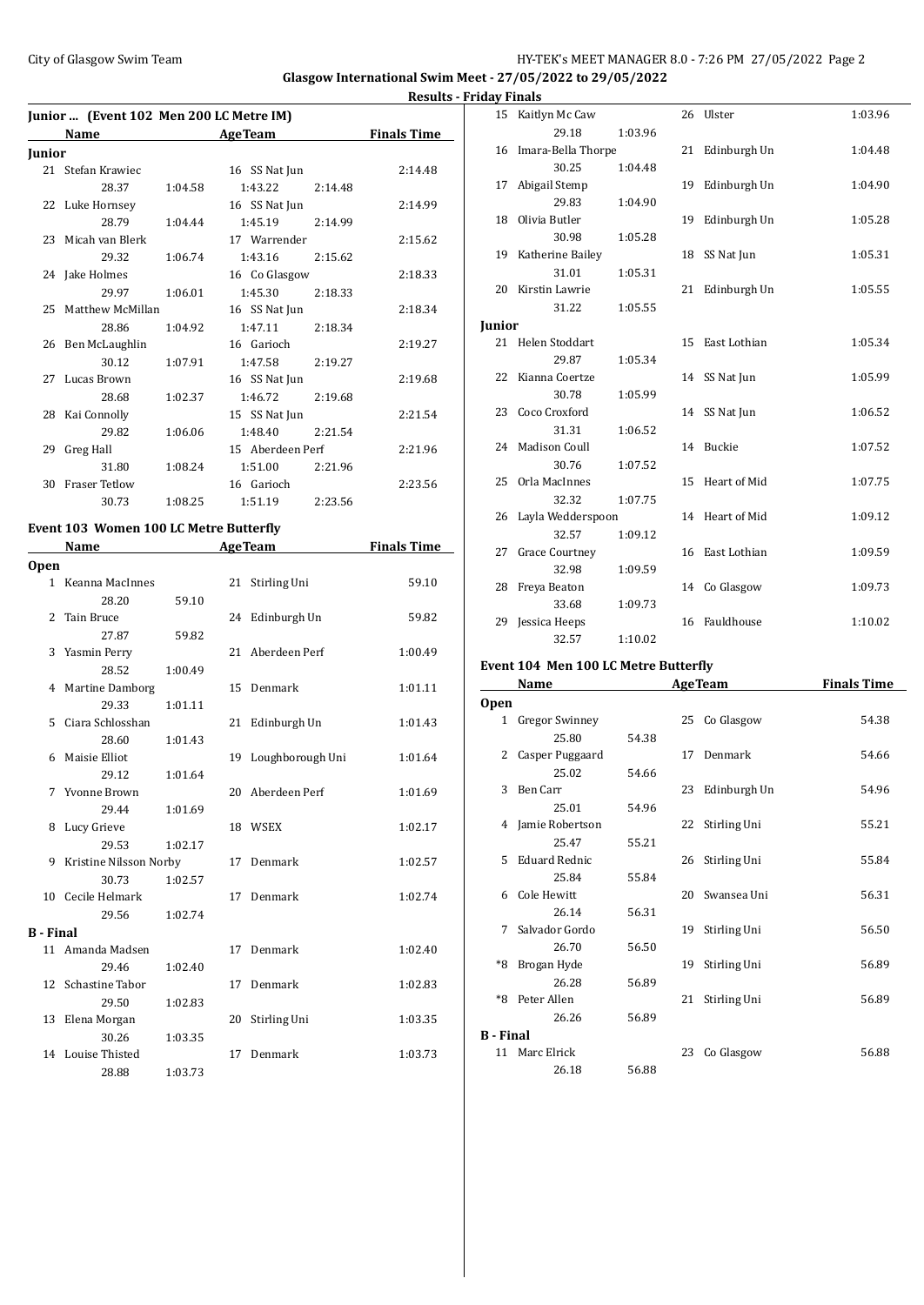### City of Glasgow Swim Team Team Team Fermi Management City of Glasgow Swim Team Fermi Management City of Glasgow Swim Team Fermi Management City of Glasgow Swim Team Fermi Management City of Glasgow Swim Team Fermi Manageme

**Glasgow International Swim Meet - 27/05/2022 to 29/05/2022 Results - Friday Finals**

|                                              | B - Final  (Event 104 Men 100 LC Metre Butterfly) |         |    |                      |                             |
|----------------------------------------------|---------------------------------------------------|---------|----|----------------------|-----------------------------|
|                                              | <b>Name</b>                                       |         |    |                      |                             |
|                                              |                                                   |         |    | <b>AgeTeam</b>       | <b>Finals Time</b><br>57.18 |
|                                              | 12 Charlie Poole<br>26.47                         |         |    | 21 Stirling Uni      |                             |
|                                              |                                                   | 57.18   |    |                      |                             |
|                                              | 13 Lars Riisgaard-Jensen<br>25.59                 | 57.23   |    | 18 Denmark           | 57.23                       |
| 14                                           |                                                   |         |    |                      |                             |
|                                              | Benjamin Chooyin<br>26.59                         |         |    | 20 Edinburgh Un      | 57.71                       |
|                                              |                                                   | 57.71   |    |                      |                             |
| 15                                           | Ross Noble<br>27.14                               | 57.74   |    | 18 SS Nat Jun        | 57.74                       |
|                                              |                                                   |         |    |                      |                             |
| 16                                           | Luke Shaw                                         |         | 20 | Edinburgh Un         | 57.75                       |
|                                              | 27.88                                             | 57.75   |    |                      |                             |
| 17                                           | Calum Rose                                        |         |    | 18 Warrender         | 57.88                       |
|                                              | 27.22                                             | 57.88   |    |                      |                             |
|                                              | 19 Albert Bangun                                  |         | 19 | Stirling Uni         | 59.44                       |
|                                              | 27.56                                             | 59.44   |    |                      |                             |
|                                              | 20 Igor Suvalov                                   |         | 19 | Edinburgh Un         | 1:00.61                     |
|                                              | 28.33                                             | 1:00.61 |    |                      |                             |
| Junior                                       |                                                   |         |    |                      |                             |
| 21                                           | Stefan Krawiec                                    |         |    | 16 SS Nat Jun        | 59.48                       |
|                                              | 28.43                                             | 59.48   |    |                      |                             |
| 22                                           | Ben Kelly                                         |         |    | 16 Warrender         | 1:00.39                     |
|                                              | 27.90                                             | 1:00.39 |    |                      |                             |
|                                              | 23 Scott Fleming                                  |         |    | 16 Eastkilbride      | 1:00.47                     |
|                                              | 28.62                                             | 1:00.47 |    |                      |                             |
| 24                                           | Sidar Gullen                                      |         |    | 16 Warrender         | 1:01.08                     |
|                                              | 28.27                                             | 1:01.08 |    |                      |                             |
| 25                                           | Kian Hampson Bahia                                |         |    | 17 Warrender         | 1:01.14                     |
|                                              | 28.34                                             | 1:01.14 |    |                      |                             |
| 26                                           | Matthew McMillan                                  |         |    | 16 SS Nat Jun        | 1:01.51                     |
|                                              | 29.16                                             | 1:01.51 |    |                      |                             |
| 27                                           | <b>Connor Stewart</b>                             |         | 17 | <b>Stirling Swim</b> | 1:02.09                     |
|                                              | 28.84                                             | 1:02.09 |    |                      |                             |
|                                              | 28 Ben Haughton                                   |         |    | 17 Co Manch Aq       | 1:02.50                     |
|                                              | 28.33                                             | 1:02.50 |    |                      |                             |
| 29                                           | Callum Sinclair                                   |         |    | 15 West Lothian      | 1:02.70                     |
|                                              | 29.74                                             | 1:02.70 |    |                      |                             |
|                                              | 30 Lukas Johnson                                  |         |    | 15 Aberdeen Perf     | 1:03.11                     |
|                                              | 30.03                                             | 1:03.11 |    |                      |                             |
|                                              | Event 104 Men 100 LC Metre Butterfly Multi-Class  |         |    |                      |                             |
| <b>AgeTeam</b><br><b>Finals Time</b><br>Name |                                                   |         |    |                      |                             |
| <b>B</b> - Final                             |                                                   |         |    |                      |                             |
|                                              | 18 Stephen Clegg S12                              |         | 27 | Edinburgh Un         | 57.89                       |
|                                              | 26.76                                             | 57.89   |    |                      |                             |
|                                              |                                                   |         |    |                      |                             |

### **Event 105 Women 200 LC Metre Backstroke**

|             | Name            |         | <b>AgeTeam</b>         | <b>Finals Time</b> |         |
|-------------|-----------------|---------|------------------------|--------------------|---------|
| <b>Open</b> |                 |         |                        |                    |         |
|             | Honey Osrin     |         | Loughborough Uni<br>19 |                    | 2:13.00 |
|             | 31.90           | 1:06.06 | 1:39.34                | 2:13.00            |         |
|             | Cassie Wild     |         | 22 Stirling Uni        |                    | 2:13.28 |
|             | 31.24           | 1:04.20 | 1:38.57                | 2:13.28            |         |
| 3           | Rachel Anderson |         | 20 Loughborough Uni    |                    | 2:13.77 |
|             | 31.82           | 1:06.07 | 1:39.86                | 2:13.77            |         |
|             | Ioana Sacha     |         | Edinburgh Un<br>23     |                    | 2:16.27 |
|             | 32.28           | 1:06.67 | 1:41.53                | 2:16.27            |         |

| 5                | <b>Holly McGill</b>      |         | 17 SS Nat Jun       | 2:16.38 |
|------------------|--------------------------|---------|---------------------|---------|
|                  | 32.50                    | 1:07.29 | 1:41.99<br>2:16.38  |         |
|                  | 6 Kristine Nilsson Norby |         | 17 Denmark          | 2:16.72 |
|                  | 32.56                    | 1:07.16 | 1:41.85<br>2:16.72  |         |
|                  | 7 Ellis Shiels           |         | 20 Edinburgh Un     | 2:17.08 |
|                  | 32.59                    | 1:07.36 | 1:42.33<br>2:17.08  |         |
|                  | 8 Olivia Butler          |         | 19 Edinburgh Un     | 2:18.63 |
|                  | 32.46                    | 1:07.69 | 1:43.15<br>2:18.63  |         |
|                  | 9 Jennifer King          |         | 24 Stirling Uni     | 2:18.93 |
|                  | 32.62                    | 1:07.54 | 1:43.32<br>2:18.93  |         |
|                  | 10 Anna Green            |         | 17 SS Nat Jun       | 2:21.39 |
|                  | 32.70                    | 1:08.85 | 1:45.42<br>2:21.39  |         |
| <b>B</b> - Final |                          |         |                     |         |
|                  | 11 Natasha Whittall      |         | 19 Loughborough Uni | 2:21.58 |
|                  | 33.37                    | 1:09.26 | 1:45.25<br>2:21.58  |         |
|                  | 12 Hannah Willis         |         | 17 SS Nat Jun       | 2:23.61 |
|                  | 33.34                    | 1:09.88 | 1:47.08<br>2:23.61  |         |
|                  | 13 Ellie Turner          |         | 19 Stirling Uni     | 2:23.70 |
|                  | 33.06                    | 1:09.18 | 1:46.47<br>2:23.70  |         |
|                  | 14 Florence Tinsley      |         | 20 Stirling Uni     | 2:24.11 |
|                  | 33.30                    | 1:09.92 | 1:47.17<br>2:24.11  |         |
|                  | 15 Ella Stevenson        |         | 17 Bellshill Sharks | 2:26.94 |
|                  | 33.55                    | 1:10.30 | 1:48.87<br>2:26.94  |         |
|                  | 16 Sunna Arnfinnsdottir  |         | 15 Iceland          | 2:28.00 |
|                  | 34.69                    | 1:13.03 | 1:51.49<br>2:28.00  |         |
|                  | 17 Maria Howe            |         | 15 Aberdeen Perf    | 2:29.16 |
|                  | 35.10                    | 1:13.04 | 1:51.87<br>2:29.16  |         |
|                  | 18 Coco Croxford         |         | 14 SS Nat Jun       | 2:29.49 |
|                  | 34.94                    | 1:13.00 | 1:51.94<br>2:29.49  |         |
| 19               | Saphrina Machin          |         | 15 Co Glasgow       | 2:30.26 |
|                  | 35.06                    | 1:13.09 | 1:51.62<br>2:30.26  |         |
|                  | 20 Fearne Crighton       |         | 17 Perth City       | 2:31.06 |
|                  | 33.68                    | 1:11.86 | 1:51.73<br>2:31.06  |         |
| Junior           |                          |         |                     |         |
|                  | 21 Katherine Renfrew     |         | 15 Perth City       | 2:26.58 |
|                  | 34.32                    | 1:11.30 | 1:49.38<br>2:26.58  |         |
|                  | 22 Zoe Crawford          |         | 15 F.I.R.S.T.       | 2:29.47 |
|                  | 34.39                    | 1:12.10 | 1:51.11<br>2:29.47  |         |
| 23               | Rosie Forster            |         | 15 Warrender        | 2:31.04 |
|                  | 35.12                    | 1:13.88 | 1:52.47<br>2:31.04  |         |
|                  | *24 Jessica Heeps        |         | 16 Fauldhouse       | 2:31.35 |
|                  | 35.35                    | 1:13.99 | 1:52.93<br>2:31.35  |         |
| $*24$            | Emma McGavin             |         | 15 Hamilton         | 2:31.35 |
|                  | 34.87                    | 1:13.67 | 1:53.43<br>2:31.35  |         |
| 26               | Kirsty Gilmore           |         | 16 Hamilton         | 2:31.87 |
|                  | 36.06                    | 1:15.37 | 1:54.29<br>2:31.87  |         |
| 27               | Katie Rose               |         | 16 Warrender        | 2:32.65 |
|                  | 35.57                    | 1:14.92 | 1:55.38<br>2:32.65  |         |
| 28               | Mei Rogers               |         | 15 Warrender        | 2:36.25 |
|                  | 36.41                    | 1:15.92 | 1:55.91<br>2:36.25  |         |
| 29               | Lucy Atherton            |         | 15 Heart of Mid     | 2:37.43 |
|                  | 36.29                    | 1:16.99 | 1:58.18<br>2:37.43  |         |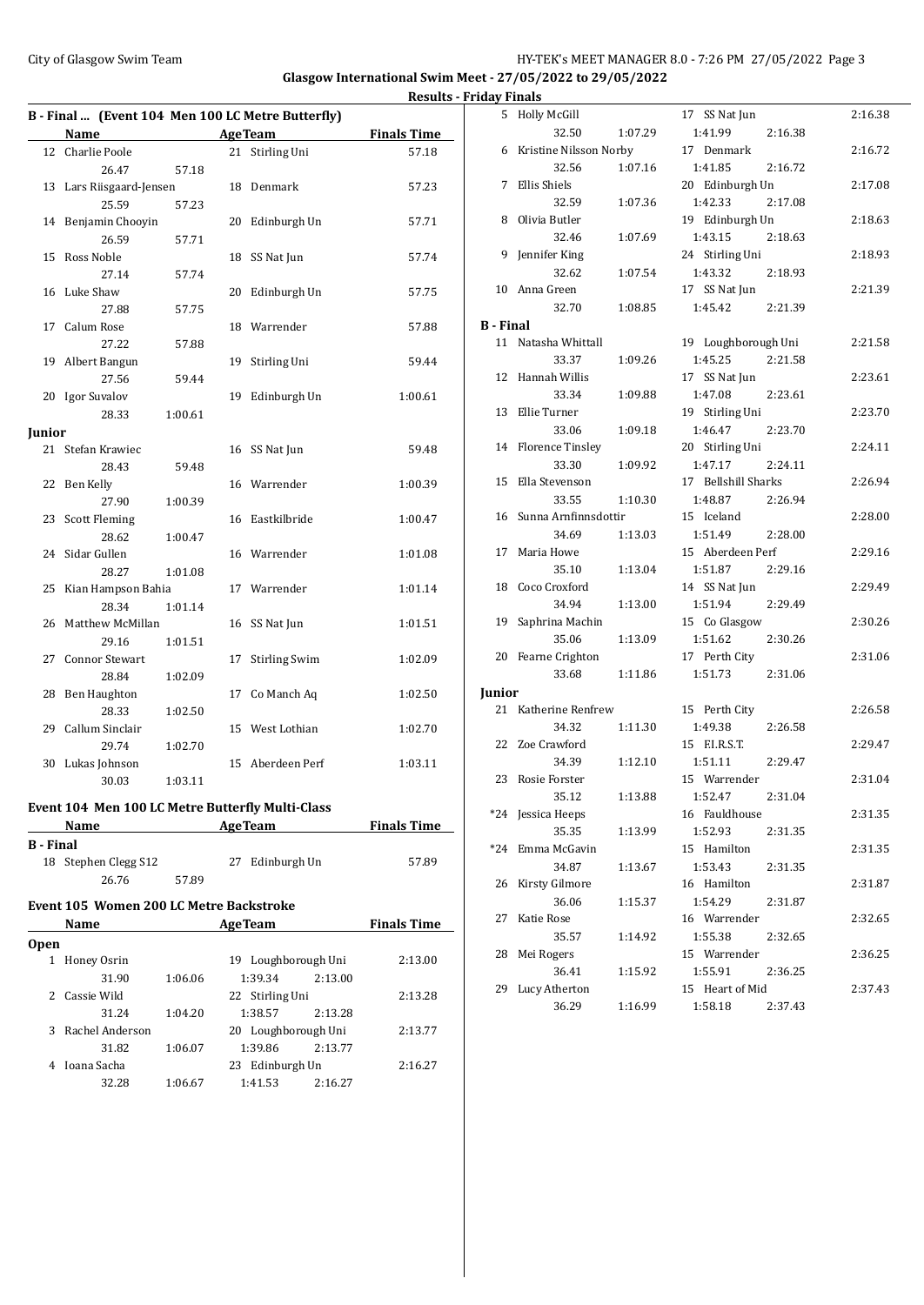## City of Glasgow Swim Team HY-TEK's MEET MANAGER 8.0 - 7:26 PM 27/05/2022 Page 4

**Glasgow International Swim Meet - 27/05/2022 to 29/05/2022**

|             | Event 106 Men 200 LC Metre Backstroke |         |                     |                    |
|-------------|---------------------------------------|---------|---------------------|--------------------|
|             | Name                                  |         | <b>AgeTeam</b>      | <b>Finals Time</b> |
| <b>Open</b> |                                       |         |                     |                    |
|             | 1 Charlie Brown                       |         | 21 Loughborough Uni | 1:58.53            |
|             | 28.13                                 | 58.08   | 1:28.19<br>1:58.53  |                    |
| 2           | <b>Elliot Clogg</b>                   |         | 23 Loughborough Uni | 1:59.07            |
|             | 27.64                                 | 57.99   | 1:28.97<br>1:59.07  |                    |
| 3           | Cameron Brooker                       |         | 20 Bath NC          | 1:59.94            |
|             | 27.78                                 | 58.13   | 1:29.14<br>1:59.94  |                    |
| 4           | Craig McNally                         |         | 30 Stirling Uni     | 2:02.06            |
|             | 28.63                                 | 59.51   | 1:30.54<br>2:02.06  |                    |
| 5           | Zach Speakman                         |         | 20 Stirling Uni     | 2:04.97            |
|             | 28.88                                 | 59.73   | 1:31.73<br>2:04.97  |                    |
| 6           | Matthew Ward                          |         | 17 SS Nat Jun       | 2:05.78            |
|             | 29.45                                 | 1:01.05 | 1:33.10<br>2:05.78  |                    |
| 7           | Stephen Milne                         |         | 28 Stirling Uni     | 2:06.26            |
|             | 29.89                                 |         | 1:34.66<br>2:06.26  |                    |
| 8           | Jamie Ferguson                        |         | 19 Aberdeen Perf    | 2:07.10            |
|             | 29.78                                 | 1:01.52 | 1:34.44<br>2:07.10  |                    |
| 9           | Angus Allison                         |         | 19 Stirling Uni     | 2:08.87            |
|             | 30.31                                 | 1:02.54 | 1:36.18<br>2:08.87  |                    |
| 10          | <b>Cameron Travis</b>                 |         | 18 SS Nat Jun       | 2:09.88            |
|             | 30.26                                 | 1:02.68 | 1:36.74<br>2:09.88  |                    |
| B - Final   |                                       |         |                     |                    |
|             | 11 Mads Moller                        |         | 17 Denmark          | 2:10.54            |
|             | 30.84                                 | 1:03.50 | 1:37.14<br>2:10.54  |                    |
| 12          | Michael Flynn                         |         | 19 Co Glasgow       | 2:12.96            |
|             | 31.26                                 | 1:05.20 | 1:39.66<br>2:12.96  |                    |
| 13          | <b>Robert Burgess</b>                 |         | 17 Co Glasgow       | 2:13.39            |
|             | 31.03                                 | 1:05.23 | 1:39.87<br>2:13.39  |                    |
| 14          | Bergur Fafnir Bjarnason               |         | 16 Iceland          | 2:14.61            |
|             | 31.14                                 | 1:05.77 | 1:41.10<br>2:14.61  |                    |
| 15          | Lucas Brown                           |         | 16 SS Nat Jun       | 2:15.87            |
|             | 30.77                                 |         | 1:40.87<br>2:15.87  |                    |
| 16          | Owen Williamson                       |         | 17 East Lothian     | 2:16.19            |
|             | 31.80                                 | 1:06.42 | 1:41.62<br>2:16.19  |                    |
| 17          | <b>Travis Davey</b>                   |         | 17 Dun City Aqu     | 2:17.09            |
|             | 31.47                                 | 1:06.96 | 1:42.63<br>2:17.09  |                    |
| 18          | <b>Ethan Stewart</b>                  |         | 16 Hamilton         | 2:17.62            |
|             | 31.92                                 | 1:06.68 | 1:42.07<br>2:17.62  |                    |
|             | 19 Grier Vandermeulen                 |         | 17 Stirling Swim    | 2:20.41            |
|             | 31.20                                 | 1:07.72 | 1:44.23<br>2:20.41  |                    |
|             | 20 Calum Peebles                      |         | 16 SS Nat Jun       | 2:21.99            |
|             | 31.43                                 | 1:06.25 | 1:43.56             |                    |
|             |                                       |         | 2:21.99             |                    |
| Junior      | 21 Kyle Mitchell                      |         | 16 Garioch          |                    |
|             |                                       |         | 1:43.79             | 2:19.93            |
|             | 31.36                                 | 1:06.92 | 2:19.93             |                    |
| 22          | Tom Armitage                          |         | 15 Thurso           | 2:20.33            |
|             | 32.87                                 | 1:09.74 | 1:47.04<br>2:20.33  |                    |
| 23          | Robbie Carlyle                        |         | 16 Bellshill Sharks | 2:21.41            |
|             | 32.66                                 | 1:08.94 | 1:45.74<br>2:21.41  |                    |
| 24          | Jack Docherty-Simpson                 |         | 15 Scotia           | 2:23.21            |
|             | 33.20                                 | 1:09.81 | 1:46.06<br>2:23.21  |                    |
| 25          | <b>Fraser Tetlow</b>                  |         | 16 Garioch          | 2:24.11            |
|             | 34.35                                 | 1:11.90 | 1:49.37<br>2:24.11  |                    |

| Results - Fridav Finals |    |                   |         |                 |         |         |  |
|-------------------------|----|-------------------|---------|-----------------|---------|---------|--|
|                         |    | 26 Gregor Ross    |         | 14 Co Glasgow   |         | 2:26.24 |  |
|                         |    | 35.07             | 1:12.35 | 1:49.78         | 2:26.24 |         |  |
| Time                    | 27 | Jamie Gilchrist   |         | 16 Eastkilbride |         | 2:27.15 |  |
|                         |    | 34.57             | 1:12.79 | 1:51.07         | 2:27.15 |         |  |
| 58.53                   | 28 | Manow Drysdale    |         | 15 Warrender    |         | 2:28.16 |  |
|                         |    | 34.37             | 1:11.05 | 1:49.78         | 2:28.16 |         |  |
| 59.07                   |    | 29 Ben McLaughlin |         | 16 Garioch      |         | 2:29.23 |  |
|                         |    | 35.48             | 1:13.85 | 1:51.79         | 2:29.23 |         |  |
| 59.94                   | 30 | Oscar Chirnside   |         | Garioch<br>14   |         | 2:29.46 |  |
| በን በሬ                   |    | 35.09             | 1:13.44 | 1:52.41         | 2:29.46 |         |  |
|                         |    |                   |         |                 |         |         |  |

# **Event 107 Women 50 LC Metre Freestyle**

|                  | <b>Name</b>                 |                 | <b>AgeTeam</b> | <b>Finals Time</b> |
|------------------|-----------------------------|-----------------|----------------|--------------------|
| <b>Open</b>      |                             |                 |                |                    |
|                  | 1 Evelyn Davis              |                 | 18 Bromley SC  | 25.97              |
| 2                | Lucy Hope                   | 25              | Stirling Uni   | 26.08              |
| 3                | Johanna Elin Gudmundsdottii | 21              | Iceland        | 26.09              |
|                  | 4 Frida Knudsen             | 15 <sup>2</sup> | Denmark        | 26.27              |
| 5                | Cille Kirketerp             | 17              | Denmark        | 26.57              |
| 6                | Katie Goodburn              | 19              | Edinburgh Un   | 26.70              |
| $*7$             | Steingerdur Hauksdottir     | 26              | Iceland        | 26.72              |
|                  | *7 Anne Thastrup-Hansen     | 16              | Denmark        | 26.72              |
| 9                | Kristin Helga Hakonardottir |                 | 18 Iceland     | 26.79              |
| 10               | Drew McKenzie               | 17              | SS Nat Jun     | 27.10              |
| <b>B</b> - Final |                             |                 |                |                    |
|                  | 11 Martine Damborg          | 15              | Denmark        | 27.00              |
|                  | 12 Yasmin Perry             | 21              | Aberdeen Perf  | 27.02              |
|                  | 13 Lucy Grieve              |                 | 18 WSEX        | 27.25              |
|                  | 14 Kaitlyn Mc Caw           | 26              | <b>Ulster</b>  | 27.32              |
|                  | 15 Emily Grant              | 25              | Aberdeen Perf  | 27.36              |
|                  | 16 Sofie Herche             | 15 <sup>7</sup> | Denmark        | 27.38              |
|                  | 17 Cecile Helmark           | 17              | Denmark        | 27.62              |
|                  | 18 Fenja Romanski           | 17              | Denmark        | 27.64              |
|                  | 19 Ava Simpson              | 19              | Edinburgh Un   | 27.92              |
| Junior           |                             |                 |                |                    |
|                  | 21 Grace Davison            |                 | 15 Ireland     | 26.66              |
| 22               | Mia MacLeod                 | 15 <sup>2</sup> | Swim IT        | 27.94              |
|                  | 23 Grace Noonan             | 15              | Milngavie &B   | 27.95              |
|                  | 24 Ashleigh Drake           |                 | 15 Warrender   | 28.14              |
| 25               | Eilidh Robertson            |                 | 15 WSEX        | 28.18              |
|                  | 26 Kianna Coertze           | 14              | SS Nat Jun     | 28.23              |
| 27               | Nadja Djurovic              | 15              | Iceland        | 28.33              |
| 28               | Layla Wedderspoon           | 14              | Heart of Mid   | 28.59              |
| 29               | Katie Rose                  | 16              | Warrender      | 28.67              |
| 30               | Julie Dunn                  |                 | 16 WSEX        | 28.71              |
| <b>B</b> - Final |                             |                 |                |                    |
|                  | --- Yasmine Hamerlaine      | 19              | Millfield      | DQ                 |

## **Event 108 Men 50 LC Metre Freestyle**

|             | <b>Name</b>           |    | <b>AgeTeam</b>  | <b>Finals Time</b> |
|-------------|-----------------------|----|-----------------|--------------------|
| <b>Open</b> |                       |    |                 |                    |
|             | Jamie Robertson       |    | 22 Stirling Uni | 23.60              |
| 2           | Martyn Walton         |    | 25 Stirling Uni | 23.69              |
| 3.          | <b>Gregor Swinney</b> |    | 25 Co Glasgow   | 23.72              |
|             | Evan Bailev           | 17 | Ireland         | 23.89              |
| 5.          | Oscar Isberg          | 18 | Denmark         | 24.02              |
| *6          | Casper Puggaard       |    | Denmark         | 24.04              |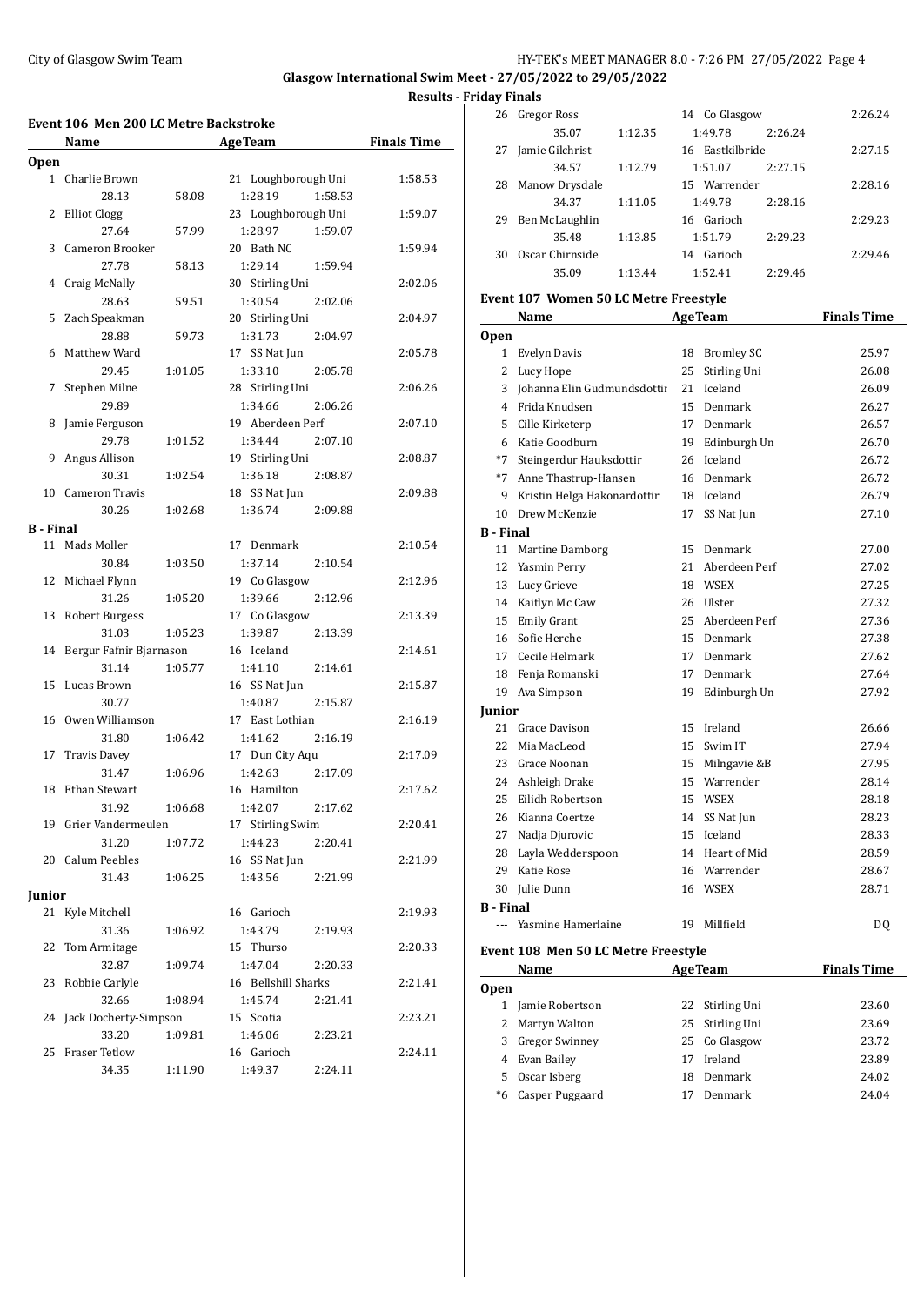## City of Glasgow Swim Team Team Team Fermi Manager 2012 12:26 PM 27/05/2022 Page 5

**Glasgow International Swim Meet - 27/05/2022 to 29/05/2022 Results - Friday Finals**

|                  | Open  (Event 108 Men 50 LC Metre Freestyle)     |    |                      |                    |
|------------------|-------------------------------------------------|----|----------------------|--------------------|
|                  | Name                                            |    | <b>AgeTeam</b>       | <b>Finals Time</b> |
| $*6$             | Nicholas Castella                               |    | 15 Denmark           | 24.04              |
| 8                | Ruairi McKinnon                                 |    | 18 SS Nat Jun        | 24.07              |
| *9               | Chris Muir                                      |    | 24 Stirling Uni      | 24.41              |
| *9               | Charlie Poole                                   | 21 | Stirling Uni         | 24.41              |
| B - Final        |                                                 |    |                      |                    |
| 11               | Henry Baker                                     | 19 | Stirling Uni         | 24.23              |
| 12               | <b>Myles Lapsley</b>                            | 19 | Edinburgh Un         | 24.34              |
| 13               | Lewis Birrell                                   | 21 | Aberdeen Perf        | 24.48              |
| $*14$            | Murray Pritchard                                |    | 18 Perth City        | 24.55              |
| $*14$            | Swaleh Talib                                    | 22 | Stirling Uni         | 24.55              |
| 16               | William Strachan                                |    | 22 Guswpc            | 24.65              |
| 17               | Stefan Krawiec                                  | 16 | SS Nat Jun           | 24.73              |
| 19               | Mark Ford                                       | 19 | Co Glasgow           | 24.80              |
| 20               | Ethan Horn                                      |    | 20 Co Glasgow        | 24.92              |
| Iunior           |                                                 |    |                      |                    |
| $*21$            | Ben Kelly                                       |    | 16 Warrender         | 24.87              |
| $*21$            | Kristjan Magnusson                              |    | 17 Iceland           | 24.87              |
| $*23$            | Calum Peebles                                   | 16 | SS Nat Jun           | 25.22              |
| $*23$            | Lucas Brown                                     |    | 16 SS Nat Jun        | 25.22              |
| 25               | Grier Vandermeulen                              | 17 | <b>Stirling Swim</b> | 25.50              |
| 26               | Sidar Gullen                                    |    | 16 Warrender         | 25.57              |
| 27               | Ben Haughton                                    |    | 17 Co Manch Aq       | 25.81              |
| 28               | Ben King                                        | 15 | Milngavie &B         | 26.08              |
| 29               | Marcus Blake                                    | 15 | Co Glasgow           | 26.18              |
| 30               | Callum Sinclair                                 |    | 15 West Lothian      | 26.28              |
|                  | Event 108 Men 50 LC Metre Freestyle Multi-Class |    |                      |                    |
|                  | Name                                            |    | <b>AgeTeam</b>       | <b>Finals Time</b> |
| <b>B</b> - Final |                                                 |    |                      |                    |
|                  | 17 Louis Lawlor S14                             |    | 20 Co Glasgow        | 24.73              |

### **Event 109 Women 50 LC Metre Breaststroke**

|                  | Name                      |    | <b>AgeTeam</b>      | <b>Finals Time</b> |
|------------------|---------------------------|----|---------------------|--------------------|
| <b>Open</b>      |                           |    |                     |                    |
| 1                | Kara Hanlon               | 25 | Edinburgh Un        | 31.33              |
| 2                | Schastine Tabor           | 17 | Denmark             | 31.98              |
| 3                | Katie Goodburn            | 19 | Edinburgh Un        | 32.74              |
| 4                | Katie Robertson           | 21 | Edinburgh Un        | 32.85              |
| 5                | Ida Skov Kragh            | 16 | Denmark             | 32.99              |
| 6                | Olwyn Cooke               | 19 | Edinburgh Un        | 33.66              |
| 7                | Anna Morgan               | 19 | Edinburgh Un        | 33.71              |
| 8                | Charlotte Hardy           | 15 | SS Nat Jun          | 33.77              |
| 9                | Maia Hall                 | 20 | <b>Bo Stockton</b>  | 33.81              |
| 10               | Caitriona Stewart         | 17 | <b>West Dunbart</b> | 34.60              |
| <b>B</b> - Final |                           |    |                     |                    |
| 11               | Vicky Russell             | 22 | Stirling Uni        | 34.11              |
| 12               | Kiera Davidson            | 17 | Co Glasgow          | 34.23              |
| 13               | Katja Lilja Andrsysdottir | 16 | Iceland             | 34.34              |
| 14               | Aimee Watson              | 18 | Inverclyde          | 34.45              |
| 15               | Bridget Lemasurier        | 20 | Edinburgh Un        | 34.61              |
| 16               | Anna D'Agrosa             | 18 | <b>Best</b>         | 34.62              |
| 17               | Karoline Kjelstrup        | 16 | Denmark             | 34.63              |
| 18               | Nula Gow                  | 17 | Garioch             | 34.95              |
| 19               | <b>Lucy Stoves</b>        | 16 | Dun City Aqu        | 35.03              |
| 20               | Emily McGhee              | 19 | Carnoustie          | 35.50              |
|                  |                           |    |                     |                    |

| Junior |                     |    |                         |       |
|--------|---------------------|----|-------------------------|-------|
| 21     | Eilidh Robertson    |    | 15 WSEX                 | 35.42 |
|        | 22 Amy Owenson      |    | 15 Best                 | 35.82 |
| 23     | Mei Rogers          |    | 15 Warrender            | 35.83 |
| 24     | Freyja Birkisdottir |    | 16 Iceland              | 35.86 |
| 25     | Eilidh Stewart      |    | 16 Warrender            | 35.95 |
|        | 26 Sarah McNaughton |    | 16 Warrender            | 36.23 |
|        | 27 Zahara Smith     |    | 15 Warrender            | 36.28 |
| 28     | Ella McGeorge       |    | 16 Cupar                | 36.49 |
| 29     | Rebecca Cole        |    | 15 Hamilton             | 36.62 |
| 30     | Lucy Nimmo          | 15 | <b>Bellshill Sharks</b> | 36.75 |
|        |                     |    |                         |       |

#### **Event 110 Men 50 LC Metre Breaststroke**

|                  | Name                    |                 | <b>AgeTeam</b>          | <b>Finals Time</b> |
|------------------|-------------------------|-----------------|-------------------------|--------------------|
| <b>Open</b>      |                         |                 |                         |                    |
| $\mathbf{1}$     | Craig Benson            |                 | 28 Co Glasgow           | 28.02              |
| 2                | Archie Goodburn         | 21              | Edinburgh Un            | 28.18              |
| 3                | Elias Elsgaard          | 18              | Denmark                 | 28.81              |
| 4                | Jonas Gaur              | 17              | Denmark                 | 28.89              |
| 5.               | Ross Young              |                 | 23 Edinburgh Un         | 28.92              |
| 6                | Rory Dickson            | 20              | Stirling Uni            | 28.96              |
| 7                | Uiseann Cooke           | 21              | Edinburgh Un            | 29.09              |
| 8                | Dadi Bjornsson          | 18              | Iceland                 | 29.16              |
| 9                | Hugh Takemoto           | 23              | Edinburgh Un            | 29.24              |
| 10               | Einar Margeir Agustsson | 17              | Iceland                 | 29.26              |
| <b>B</b> - Final |                         |                 |                         |                    |
| 11               | Robert Pederson         | 17              | Denmark                 | 29.35              |
| 12               | <b>Youssef Betout</b>   | 22              | Co Glasgow              | 29.51              |
| 13               | Snorri Dagur Einarsson  | 17              | Iceland                 | 29.62              |
|                  | 14 Charlie Trotman      | 20              | Edinburgh Un            | 29.69              |
| $*15$            | Joshua Mitchell         | 20              | Edinburgh Un            | 29.85              |
| $*15$            | Alex Meijer             | 20              | Stirling Uni            | 29.85              |
| 17               | Sam Pease               | 23              | Stirling Uni            | 30.13              |
| 18               | Mathias Christensen     | 18              | Denmark                 | 30.21              |
| 19               | Kari Snaer Halldorsson  |                 | 18 Iceland              | 30.26              |
| 20               | Don Bisset              | 21              | Stirling Uni            | 30.42              |
| Junior           |                         |                 |                         |                    |
| 21               | Micah van Blerk         | 17              | Warrender               | 31.01              |
| 22               | <b>Connor Mitchell</b>  | 15              | Warrender               | 31.03              |
| 23               | Jake Holmes             |                 | 16 Co Glasgow           | 32.01              |
| 24               | Luke Hornsey            | 16              | SS Nat Jun              | 32.28              |
| 25               | Rojus Kringelis         | 15 <sup>2</sup> | <b>Bellshill Sharks</b> | 32.40              |
| 26               | Adam Scott              | 16              | Co Glasgow              | 32.44              |
| 27               | Lewis Gray              | 16              | Inverclyde              | 32.51              |
| 28               | Owen Carroll            |                 | 17 Perth City           | 32.57              |
| 29               | Euan Weir               | 14              | Dun City Agu            | 32.69              |
| 30               | Lewis Brander           | 15              | Monifieth               | 33.07              |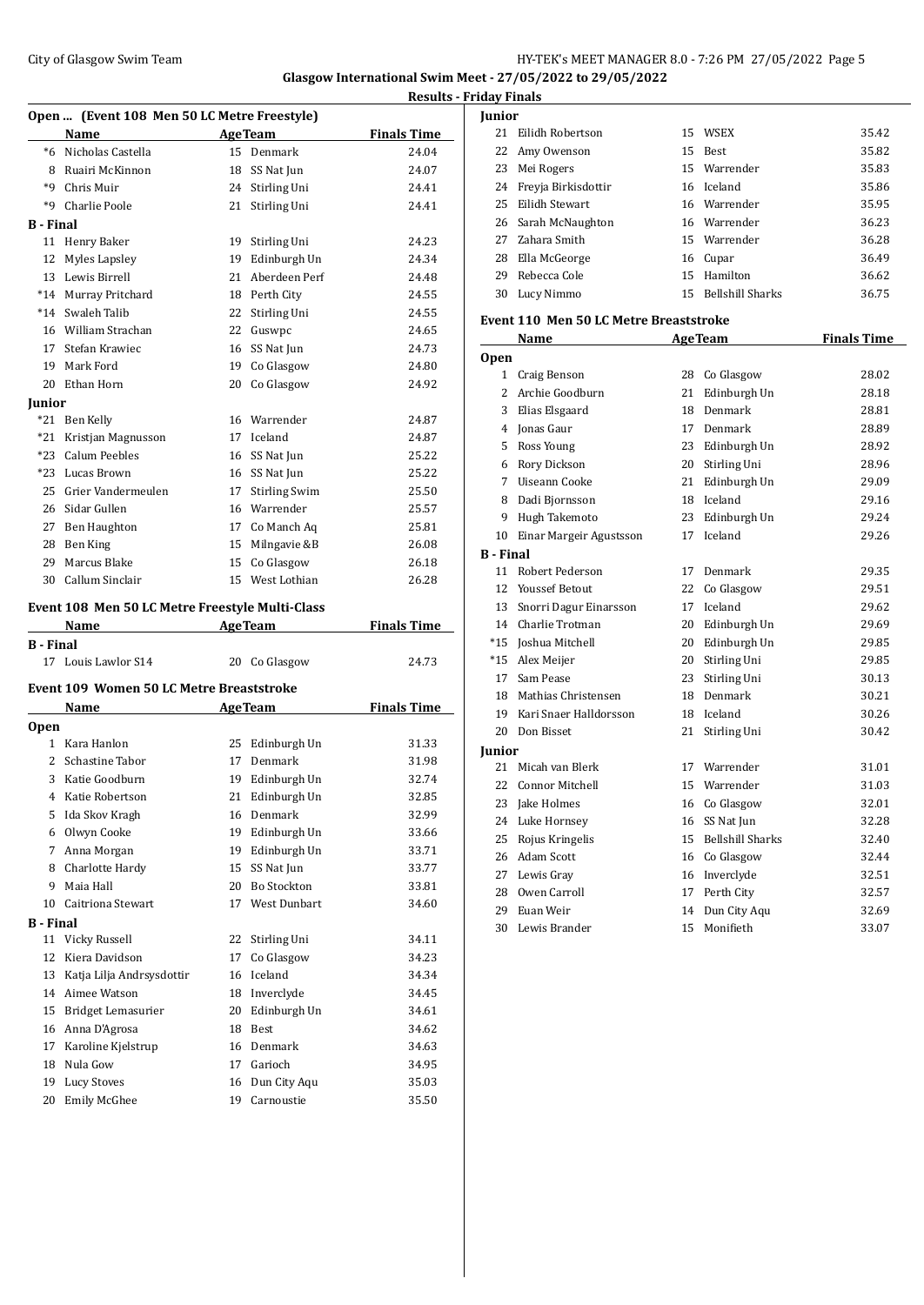## City of Glasgow Swim Team Team Team Fermi Management of the HY-TEK's MEET MANAGER 8.0 - 7:26 PM 27/05/2022 Page 6 **Glasgow International Swim Meet - 27/05/2022 to 29/05/2022**

|                                       |                      |                            |                      | <b>Results - Friday Finals</b> |                    |          |                 |          |          |
|---------------------------------------|----------------------|----------------------------|----------------------|--------------------------------|--------------------|----------|-----------------|----------|----------|
| Event 131 Men 1500 LC Metre Freestyle |                      |                            |                      |                                | 7 Struan Bennet    |          | 18 Kinross      |          | 17:17.99 |
| Name                                  |                      | <b>AgeTeam</b>             |                      | <b>Finals Time</b>             | 30.89              | 1:04.63  | 1:38.95         | 2:13.35  |          |
| 1 Jack Muncey                         |                      |                            |                      | 16:24.02                       | 2:47.90            | 3:22.50  | 3:57.42         | 4:31.59  |          |
| 30.33                                 |                      | 19 Stirling Uni<br>1:35.87 | 2:09.16              |                                | 5:06.19            | 5:40.73  | 6:15.33         | 6:50.27  |          |
| 2:42.45                               | 1:02.85<br>3:15.55   | 3:48.82                    | 4:21.94              |                                | 7:23.86            | 7:58.19  | 8:32.53         | 9:07.19  |          |
| 4:55.30                               | 5:28.67              | 6:01.76                    | 6:34.86              |                                | 9:41.64            | 10:16.36 | 10:51.12        | 11:26.83 |          |
| 7:08.17                               |                      |                            | 8:47.83              |                                | 12:01.95           | 12:37.55 | 13:13.40        | 13:49.47 |          |
|                                       | 7:41.56              | 8:14.80                    |                      |                                | 14:25.01           | 15:00.50 | 15:35.74        | 16:10.71 |          |
| 9:21.01                               | 9:53.91              | 10:27.06                   | 11:00.07             |                                | 16:45.34           | 17:17.99 |                 |          |          |
| 11:32.64                              | 12:05.64             | 12:38.26                   | 13:11.05             |                                | 8 Ryan Coulthard   |          | 19 Co Manch Aq  |          | 17:18.95 |
| 13:43.82                              | 14:16.82             | 14:49.36                   | 15:21.75             |                                | 28.63              | 1:00.03  | 1:32.93         | 2:06.66  |          |
| 15:53.49                              | 16:24.02             |                            |                      |                                | 2:40.56            | 3:14.87  | 3:49.22         | 4:23.76  |          |
| 2 Jack Rudd                           |                      | 18 MADS                    |                      | 16:26.37                       | 4:58.32            | 5:32.81  | 6:07.42         | 6:42.10  |          |
| 29.49<br>2:42.30                      | 1:02.41              | 1:35.42                    | 2:08.80              |                                | 7:17.33            | 7:52.32  | 8:27.54         | 9:02.77  |          |
|                                       | 3:15.83              | 3:49.16                    | 4:22.39              |                                | 9:38.59            | 10:13.93 | 10:49.19        | 11:24.58 |          |
| 4:55.52                               | 5:28.89              | 6:01.98                    | 6:35.27              |                                | 12:00.53           | 12:36.47 | 13:12.00        | 13:47.66 |          |
| 7:08.33<br>9:20.06                    | 7:41.66              | 8:14.65                    | 8:47.82              |                                | 14:23.87           | 14:59.89 | 15:36.19        | 16:11.57 |          |
|                                       | 9:53.43              | 10:26.63                   | 10:59.62             |                                | 16:46.64           | 17:18.95 |                 |          |          |
| 11:31.66                              | 12:04.30             | 12:36.78                   | 13:09.92             |                                | 9 Jack Simpson     |          | 16 Eastkilbride |          | 17:27.47 |
| 13:42.69                              | 14:15.85             | 14:48.60                   | 15:21.97             |                                | 30.03              |          | 1:37.73         | 2:11.27  |          |
| 15:54.48                              | 16:26.37             |                            |                      |                                | 2:45.88            | 3:20.25  | 3:54.91         | 4:29.38  |          |
| 3 Marshall Illingworth                |                      | 22 Co Glasgow              |                      | 16:26.53                       | 5:03.99            | 5:38.45  | 6:13.02         | 6:47.70  |          |
| 29.96                                 | 1:02.93              | 1:35.79                    | 2:09.00              |                                | 7:22.99            | 7:57.47  | 8:33.05         | 9:07.86  |          |
| 2:42.14<br>4:54.93                    | 3:15.36              | 3:48.40                    | 4:21.87              |                                | 9:43.77            | 10:19.19 | 10:54.89        | 11:31.00 |          |
| 7:07.62                               | 5:28.39<br>7:41.11   | 6:01.12<br>8:14.07         | 6:34.70<br>8:47.31   |                                | 12:06.81           | 13:53.94 | 13:18.15        |          |          |
| 9:20.01                               | 9:53.21              |                            |                      |                                | 14:30.09           | 15:05.71 | 15:41.99        | 16:17.13 |          |
| 11:32.32                              |                      | 10:26.11                   | 10:59.49             |                                | 16:53.04           | 17:27.47 |                 |          |          |
| 13:43.90                              | 12:05.50<br>14:16.95 | 12:38.28<br>14:49.55       | 13:11.26<br>15:22.63 |                                | 10 Oscar Chirnside |          | 14 Garioch      |          | 17:38.72 |
| 15:55.04                              | 16:26.53             |                            |                      |                                | 30.77              | 1:05.26  | 1:39.80         | 2:15.12  |          |
| 4 Luke Hornsey                        |                      | 16 SS Nat Jun              |                      | 16:48.53                       | 2:50.40            | 3:26.27  | 4:01.69         | 4:37.41  |          |
| 29.09                                 | 1:01.90              | 1:35.45                    | 2:09.54              |                                | 5:12.71            | 5:48.67  | 6:24.24         | 7:00.43  |          |
| 2:43.47                               | 3:17.75              | 3:51.96                    | 4:25.56              |                                | 7:35.74            | 8:11.57  | 8:47.01         | 9:22.71  |          |
| 4:59.52                               | 5:33.49              | 6:07.73                    | 6:41.61              |                                | 9:58.01            | 10:33.66 | 11:09.29        | 11:44.83 |          |
| 7:15.68                               | 7:49.48              | 8:23.68                    | 8:57.65              |                                | 12:20.36           | 12:56.21 | 13:31.67        | 14:07.67 |          |
| 9:31.66                               | 10:05.56             | 10:39.59                   | 11:13.44             |                                | 14:43.10           | 15:18.81 | 15:54.01        | 16:29.69 |          |
| 11:47.76                              | 12:21.68             | 12:55.54                   | 13:29.65             |                                | 17:05.06           | 17:38.72 |                 |          |          |
| 14:03.56                              | 14:37.62             | 15:11.28                   | 15:45.06             |                                | 11 Kyle Mitchell   |          | 16 Garioch      |          | 17:51.22 |
| 16:17.35                              | 16:48.53             |                            |                      |                                | 31.04              | 1:05.28  | 1:39.52         | 2:14.60  |          |
| 5 Scott Fleming                       |                      | 16 Eastkilbride            |                      | 17:02.60                       | 2:50.67            | 3:26.82  | 4:02.84         | 4:39.26  |          |
| 30.79                                 | 1:04.59              | 1:38.38                    | 2:12.52              |                                | 5:15.33            | 5:51.53  | 6:27.96         | 7:03.55  |          |
| 2:46.73                               | 3:20.97              | 3:55.32                    | 4:29.55              |                                | 7:40.16            | 8:16.08  | 8:52.07         | 9:28.19  |          |
| 5:03.97                               | 5:38.14              | 6:12.16                    | 6:46.04              |                                | 10:04.54           | 10:40.61 | 11:16.72        | 11:53.22 |          |
| 7:20.28                               | 7:54.43              | 8:29.08                    | 9:03.25              |                                | 12:29.55           | 13:06.00 | 13:41.40        | 14:17.32 |          |
| 9:37.75                               | 10:11.82             | 10:46.40                   | 11:20.72             |                                | 14:53.64           | 15:30.10 | 16:05.61        | 16:41.45 |          |
| 11:55.34                              | 12:29.45             | 13:04.05                   | 13:38.18             |                                | 17:16.67           | 17:51.22 |                 |          |          |
| 14:12.92                              | 14:47.47             | 15:22.49                   | 15:56.86             |                                | 12 Ally Jeffrey    |          | 17 Satellites   |          | 18:11.61 |
| 16:31.05                              | 17:02.60             |                            |                      |                                | 30.01              | 1:03.67  | 1:38.64         | 2:14.22  |          |
| 6 William Shepherd                    |                      | 16 Perth City              |                      | 17:03.00                       | 2:50.13            | 3:26.38  | 4:02.26         | 4:38.06  |          |
| 30.28                                 | 1:03.95              | 1:37.61                    | 2:11.83              |                                | 5:14.50            | 5:51.22  | 6:28.40         | 7:04.97  |          |
| 2:46.10                               | 3:20.25              | 3:54.74                    | 4:29.31              |                                | 7:42.27            | 8:18.89  | 8:56.20         | 9:33.52  |          |
| 5:03.83                               | 5:38.15              | 6:12.74                    | 6:47.36              |                                | 10:11.17           | 10:48.88 | 11:26.18        | 12:03.98 |          |
| 7:21.67                               | 7:56.00              | 8:30.86                    | 9:05.10              |                                | 12:41.49           | 13:18.03 | 13:55.35        | 14:33.16 |          |
| 9:39.55                               | 10:14.01             | 10:48.88                   | 11:23.14             |                                | 15:11.12           | 15:48.32 | 16:25.30        | 17:01.75 |          |
| 11:57.59                              | 12:31.98             | 13:06.25                   | 13:40.67             |                                | 17:37.15           | 18:11.61 |                 |          |          |
| 14:15.10                              | 14:49.50             | 15:23.79                   | 15:56.81             |                                |                    |          |                 |          |          |
| 16:31.31                              | 17:03.00             |                            |                      |                                |                    |          |                 |          |          |